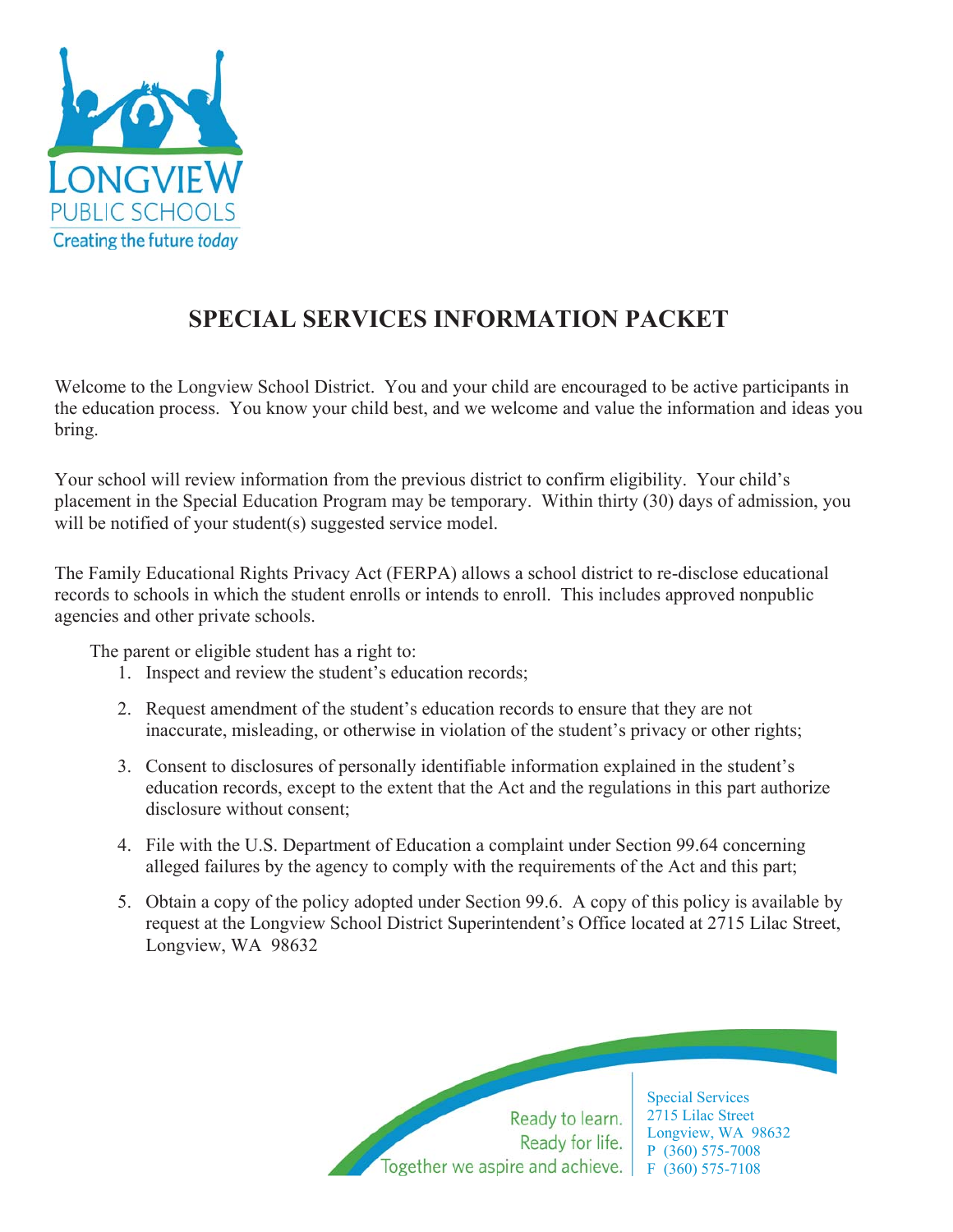### **Authorization for Exchange of Educational Records**

|                                                        | Student name                                                                                                                                                                                                                                                                                                         |  |     |                       |                                    |                                                   |
|--------------------------------------------------------|----------------------------------------------------------------------------------------------------------------------------------------------------------------------------------------------------------------------------------------------------------------------------------------------------------------------|--|-----|-----------------------|------------------------------------|---------------------------------------------------|
|                                                        |                                                                                                                                                                                                                                                                                                                      |  |     |                       |                                    |                                                   |
|                                                        | I hereby authorize the exchange of records between:                                                                                                                                                                                                                                                                  |  |     |                       |                                    |                                                   |
| Lonqview School_District<br>Name of agency/person      |                                                                                                                                                                                                                                                                                                                      |  |     | Name of agency/person |                                    |                                                   |
| 2715 Lilac Street 2715 Lilac Charles<br><b>Address</b> |                                                                                                                                                                                                                                                                                                                      |  |     | Address               |                                    |                                                   |
| Longview, WA 98632<br>City/State/Zip                   |                                                                                                                                                                                                                                                                                                                      |  |     | City/State/Zip        |                                    |                                                   |
| <b>Telephone</b>                                       | $(360)$ 575-7008                                                                                                                                                                                                                                                                                                     |  |     | <b>Telephone</b>      |                                    |                                                   |
| $(360)575 - 7108$<br>Fax                               |                                                                                                                                                                                                                                                                                                                      |  | Fax |                       |                                    |                                                   |
| Email                                                  | SpecialEducation@longview.k12.wa.us                                                                                                                                                                                                                                                                                  |  |     |                       |                                    |                                                   |
|                                                        | Check all record types to be released:                                                                                                                                                                                                                                                                               |  |     |                       |                                    |                                                   |
|                                                        | Health records<br>Special Education records<br>Evaluations, IEP's, reports<br>& testing                                                                                                                                                                                                                              |  |     |                       | Psychological & Counseling records |                                                   |
|                                                        | The reason for exchanging the record(s) information is:                                                                                                                                                                                                                                                              |  |     |                       |                                    |                                                   |
|                                                        | Eligibility verification<br><b>Educational placement</b>                                                                                                                                                                                                                                                             |  |     |                       |                                    | Evaluation/Reevaluation eligibility determination |
|                                                        | The Family Educational Rights Privacy Act (FERPA) allows a school district to redisclose educational records to<br>schools in which the student enrolls or intends to enroll. This includes approved nonpublic agencies and other<br>private schools. This information may no longer be protected under federal law. |  |     |                       |                                    |                                                   |
| receive services.                                      | You do not need to sign this authorization. Refusal to sign the authorization will not adversely affect your ability to                                                                                                                                                                                              |  |     |                       |                                    |                                                   |
|                                                        | I understand that it is my right to request a copy of all information and contest any information I feel is incorrect.                                                                                                                                                                                               |  |     |                       |                                    |                                                   |
|                                                        | This consent and authorization is valid for 90 days from the date of parent/adult student signature.                                                                                                                                                                                                                 |  |     |                       |                                    |                                                   |
| upon my authorization.                                 | Consent may be withdrawn at any time in writing, except where information has already been released based                                                                                                                                                                                                            |  |     |                       |                                    |                                                   |

Parent/Guardian/Student Signature Date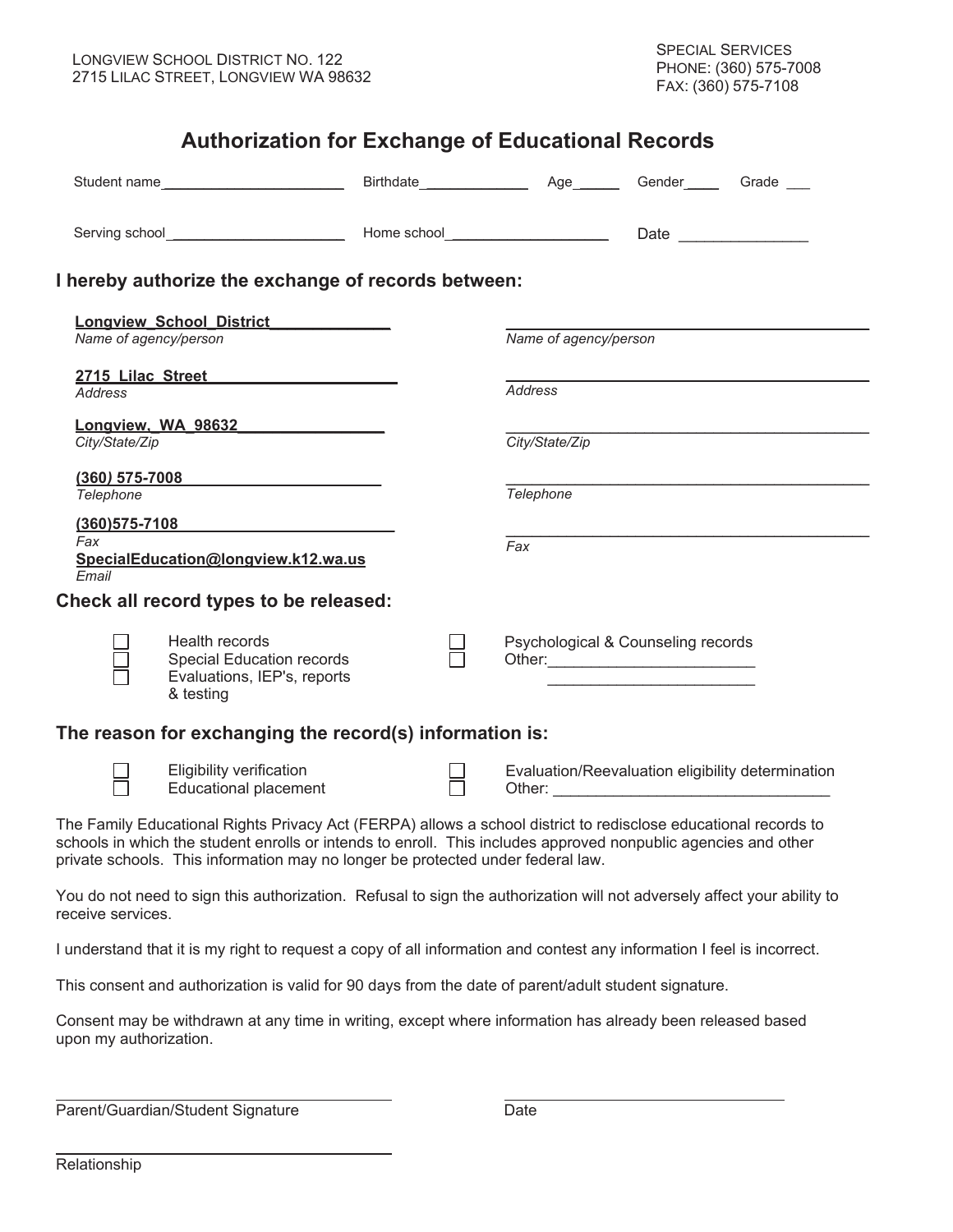## **Social/Developmental History Update**

| Date:                 |                                                |                                                                                                                                                                                                                                 |                 |  |  |  |  |
|-----------------------|------------------------------------------------|---------------------------------------------------------------------------------------------------------------------------------------------------------------------------------------------------------------------------------|-----------------|--|--|--|--|
| Dear Parent/Guardian: |                                                |                                                                                                                                                                                                                                 |                 |  |  |  |  |
|                       |                                                | As part of the assessment process, we would appreciate your completion of this form. Please note any                                                                                                                            |                 |  |  |  |  |
|                       |                                                | changes you have observed in your child over the past three years that should be considered with regard to                                                                                                                      |                 |  |  |  |  |
|                       | design of his/her current educational program. |                                                                                                                                                                                                                                 |                 |  |  |  |  |
|                       |                                                | Current address: example and a series of the series of the series of the series of the series of the series of the series of the series of the series of the series of the series of the series of the series of the series of  |                 |  |  |  |  |
|                       |                                                |                                                                                                                                                                                                                                 |                 |  |  |  |  |
|                       |                                                | <b>HEALTH HISTORY</b>                                                                                                                                                                                                           |                 |  |  |  |  |
|                       |                                                |                                                                                                                                                                                                                                 | Birthdate: 1988 |  |  |  |  |
|                       |                                                | Brothers/Sisters (age & gender): Manual Communication of the Second State of the Second State of the Second St                                                                                                                  |                 |  |  |  |  |
|                       |                                                |                                                                                                                                                                                                                                 |                 |  |  |  |  |
|                       |                                                | Is your child on medications? If yes, what:<br>Subsequent Process Communications on the set of the set of the set of the set of the set of the set of the set of the set of the set of the set of the set of the set of the set |                 |  |  |  |  |
|                       |                                                |                                                                                                                                                                                                                                 |                 |  |  |  |  |
|                       |                                                |                                                                                                                                                                                                                                 |                 |  |  |  |  |
| Past Illnesses:       | $\Box$ Accidents                               | $\Box$ Operations                                                                                                                                                                                                               |                 |  |  |  |  |
|                       | $\square$ Ear Infections                       | $\Box$ Serious Head Injury                                                                                                                                                                                                      |                 |  |  |  |  |
|                       | $\Box$ High Fever                              | $\square$ Serious Illness                                                                                                                                                                                                       |                 |  |  |  |  |
|                       | $\Box$ Seizures                                |                                                                                                                                                                                                                                 |                 |  |  |  |  |
|                       |                                                |                                                                                                                                                                                                                                 |                 |  |  |  |  |
|                       |                                                |                                                                                                                                                                                                                                 |                 |  |  |  |  |
|                       |                                                |                                                                                                                                                                                                                                 |                 |  |  |  |  |
|                       |                                                | Have there been consistent problems with: $\Box$ Vision $\Box$ Hearing $\Box$ Speech $\Box$ Motor Development                                                                                                                   |                 |  |  |  |  |
|                       |                                                |                                                                                                                                                                                                                                 |                 |  |  |  |  |
|                       |                                                |                                                                                                                                                                                                                                 |                 |  |  |  |  |
|                       |                                                | Family changes that might be significant to the educational process: The manuscription of the manuscription of                                                                                                                  |                 |  |  |  |  |
|                       |                                                |                                                                                                                                                                                                                                 |                 |  |  |  |  |
|                       |                                                |                                                                                                                                                                                                                                 | Date:           |  |  |  |  |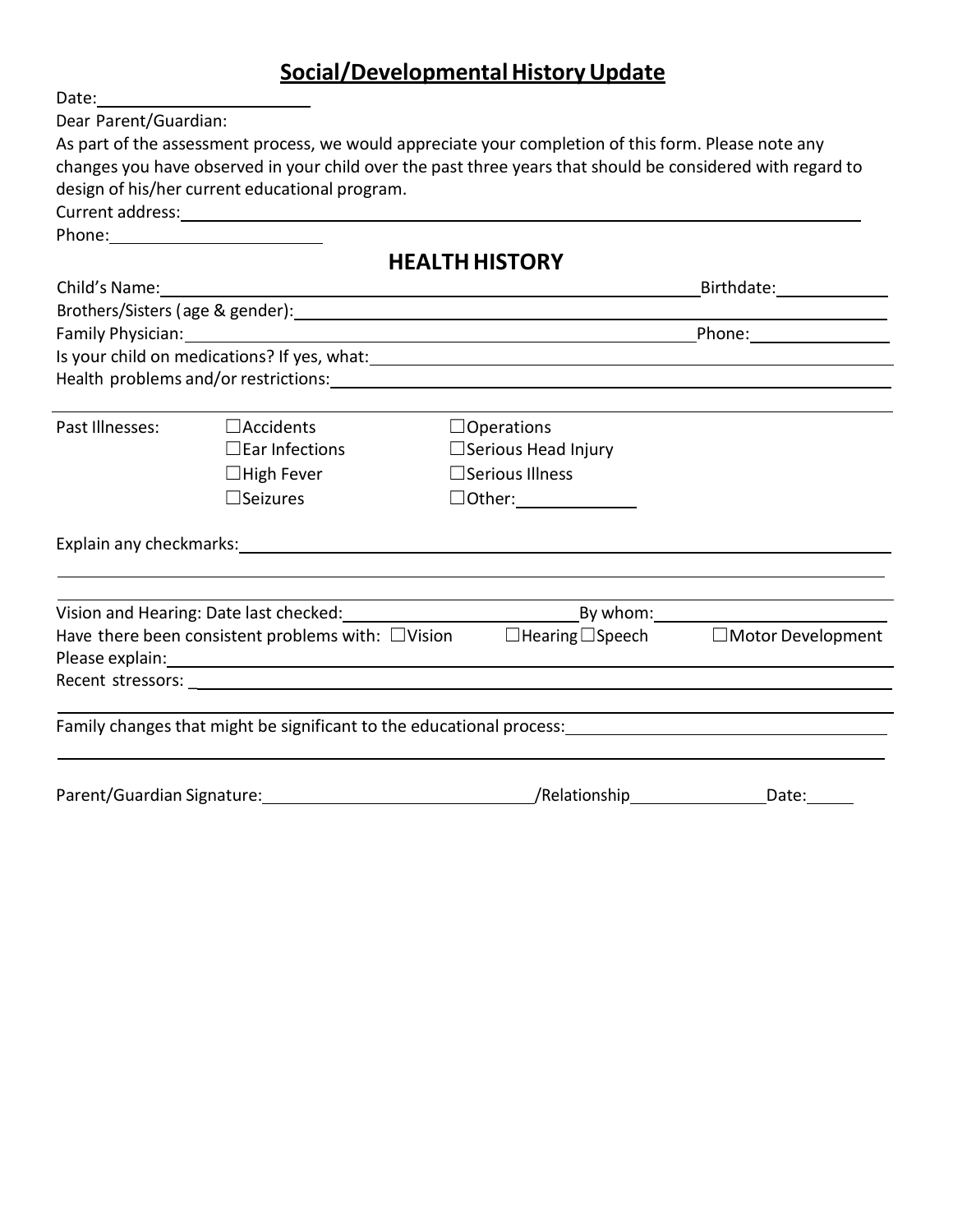### **Child's History:**

|                                                 | Complications during pregnancy (explain): \\effinity \\effinity \\effinity \\effinity \\effinity \\effinity \\effinity \\effinity \\effinity \\effinity \\effinity \\effinity \\effinity \\effinity \\effinity \\effinity \\ef |                                            |  |  |
|-------------------------------------------------|--------------------------------------------------------------------------------------------------------------------------------------------------------------------------------------------------------------------------------|--------------------------------------------|--|--|
|                                                 | <u> 1989 - Johann Stein, fransk politik (d. 1989)</u>                                                                                                                                                                          | $_H$ High temps.                           |  |  |
|                                                 | <u> 1989 - Johann Barnett, fransk politiker (</u>                                                                                                                                                                              |                                            |  |  |
| $\Box$ Smoked                                   |                                                                                                                                                                                                                                |                                            |  |  |
|                                                 | Age at which your child (use "N" if normal): Spoke: words___________                                                                                                                                                           | Sentences_______________                   |  |  |
| Sat up______________                            | Crawled Malked Toilet trained                                                                                                                                                                                                  |                                            |  |  |
| Consistent problems with (mark all that apply): |                                                                                                                                                                                                                                |                                            |  |  |
| <b>CONDUCT</b>                                  | <b>ANXIETY/DEPRESSION</b>                                                                                                                                                                                                      | <b>THOUGHT PROCESSES</b>                   |  |  |
| $\Box$ High activity level                      | $\Box$ Unhappiness/depressed mood                                                                                                                                                                                              | $\Box$ Bizarre ideas                       |  |  |
| $\Box$ Distractible                             | $\Box$ Apprehension/worrying                                                                                                                                                                                                   | $\Box$ Disconnected, loose fragmented      |  |  |
| $\Box$ Frequent inter-personal                  | $\square$ Somatic complaints/illnesses                                                                                                                                                                                         | language                                   |  |  |
| problems                                        | $\Box$ General nervousness                                                                                                                                                                                                     | $\Box$ Inability to deal with abstraction, |  |  |
| $\Box$ Aggressiveness                           | $\square$ Food issues                                                                                                                                                                                                          | environmental changes                      |  |  |
| $\Box$ Impulsivity-unable                       | $\Box$ Nightmares                                                                                                                                                                                                              | $\Box$ Inability to express ideas          |  |  |
| to delay gratification                          | $\Box$ Sleep problems/increased                                                                                                                                                                                                | $\Box$ Unusual social mannerisms/          |  |  |
| $\Box$ Lying                                    | or decreased                                                                                                                                                                                                                   | behaviors                                  |  |  |
| $\Box$ Stealing                                 | $\Box$ Thumb sucking, nail-biting or                                                                                                                                                                                           |                                            |  |  |
| $\Box$ Difficulty with authority                | other nervous habits                                                                                                                                                                                                           |                                            |  |  |
| rules, limits, laws                             | $\Box$ Bedwetting                                                                                                                                                                                                              |                                            |  |  |
|                                                 | $\Box$ Concern about physical appearance                                                                                                                                                                                       |                                            |  |  |
|                                                 | $\Box$ Unreasonable fears                                                                                                                                                                                                      |                                            |  |  |
|                                                 | $\Box$ Difficulty with attention/concentration                                                                                                                                                                                 |                                            |  |  |
|                                                 | $\Box$ Suicidal ideations                                                                                                                                                                                                      |                                            |  |  |
|                                                 |                                                                                                                                                                                                                                |                                            |  |  |
| <b>Behavioral:</b>                              |                                                                                                                                                                                                                                |                                            |  |  |
|                                                 | Does your child have trouble getting along with (check if yes):                                                                                                                                                                |                                            |  |  |
| $\Box$ Children at school                       | $\Box$ Other children                                                                                                                                                                                                          |                                            |  |  |
|                                                 | $\Box$ Brothers and sisters<br>$\Box$ Parents                                                                                                                                                                                  |                                            |  |  |
| $\Box$ Teachers                                 | $\square$ School                                                                                                                                                                                                               |                                            |  |  |
|                                                 |                                                                                                                                                                                                                                |                                            |  |  |
|                                                 | <u> 1989 - Johann Stoff, deutscher Stoffen und der Stoffen und der Stoffen und der Stoffen und der Stoffen und de</u><br>Special Interests:<br>Does your child have difficulty accepting responsibilities at home?             |                                            |  |  |
|                                                 | $\square$ Yes<br>$\square$ No                                                                                                                                                                                                  |                                            |  |  |
|                                                 | Most effective method of discipline: Most and the matter of the matter of the matter of the matter of the matter of                                                                                                            |                                            |  |  |
| <b>Educational:</b>                             |                                                                                                                                                                                                                                |                                            |  |  |
|                                                 | Past school experiences (include grades repeated, dates, and location)<br>Fast school experiences (include grades repeated, dates, and location)<br>Subsettion                                                                 |                                            |  |  |
|                                                 | Please provide any additional comments, concerns or background information that might assist us in working                                                                                                                     |                                            |  |  |

with your child: